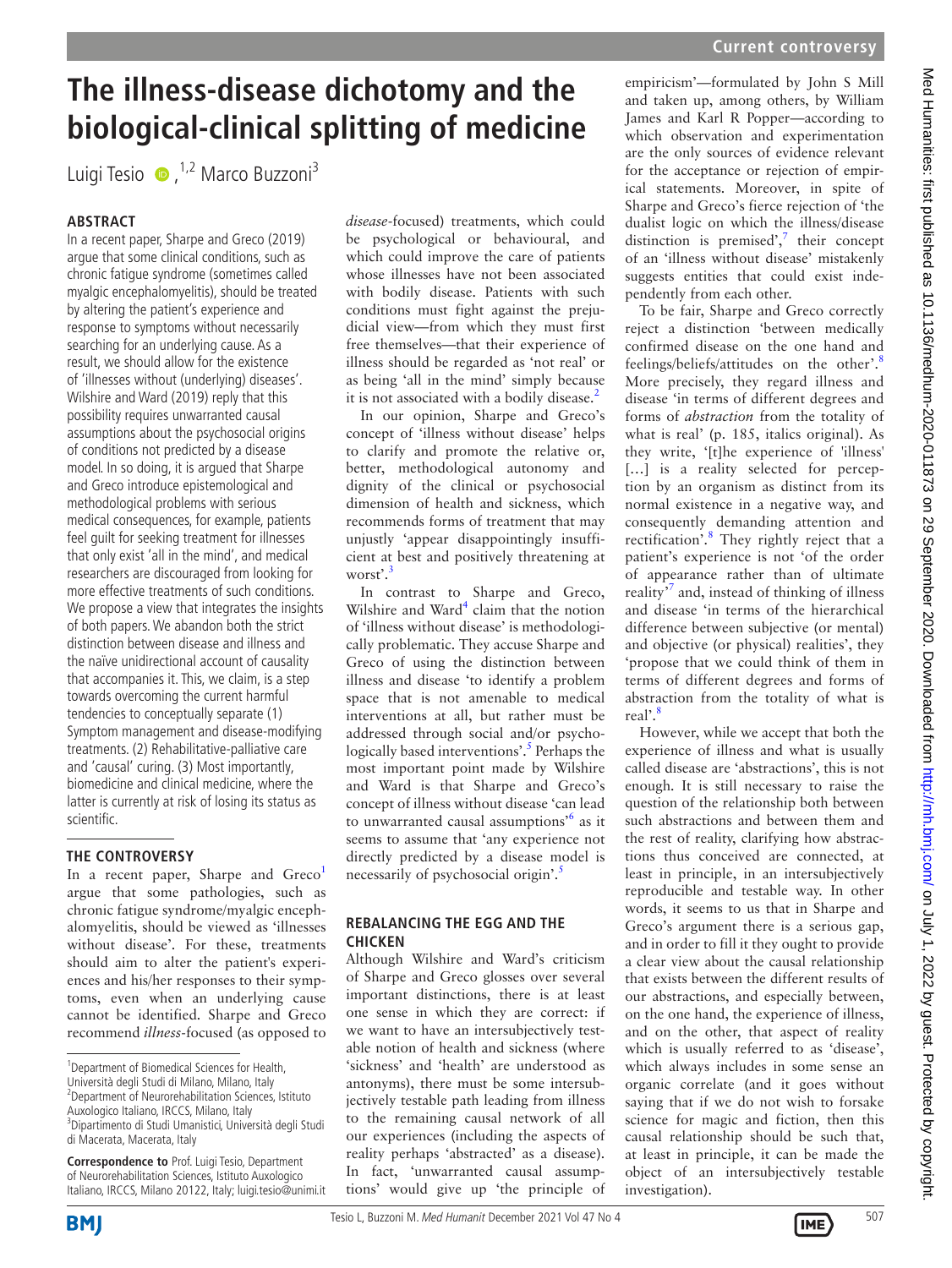That said, however, we must add that Wilshire and Ward cannot accommodate one of the most important claims made by Sharpe and Greco, namely, that what is usually designated as the subjective, or better hermeneutic-normative, dimension of health is relatively autonomous.<sup>[9](#page-4-8)</sup> Experiences of illness are real as long as they are 'lived through'. In this sense, illness cannot be understood adequately only in terms, for example, of biological mechanisms. In fact, as we shall now briefly indicate, the general model defended by Wilshire and Ward seems to implicitly assume a one-sided conception of causality,<sup>[10](#page-4-9)</sup> that is, a unique direction of the causal vector, from organic reality to subjective lived experiences, excluding the possibility of the opposite flow. This in turn makes it difficult to understand the relationship between, for example, the doctor's necessarily typified and normalised concept of a disease and, on the other hand, the patient's unique personal experience of it.

Wilshire and Ward make a threefold distinction between (1) 'first-level models making specific claims about disease aetiology' supported by 'empirical evidence'. (2) 'second-level models', which 'do not identify the primary aetiology but do identify some of the proximal pathogenic mechanisms that underpin certain clinical phenomena' (ie, multiple sclerosis, Alzheimer's disease and many forms of cancer). (3) 'third-level models', or 'classificatory models', which 'do not identify aetiology or any specific pathogenesis but rather describe collections of clinical phenomena that often occur together, which may include self-reported complaints and objectively observable features.'5

The third type of model is the most perplexing. It does not contain causal ascriptions, making it different from the other two kinds of model. This suggests that any purely subjective illness must be forever located in the third class as a collection of symptoms, as a merely provisional classification indexed to the current state of biomedical research, which, no doubt, will find, sooner or later, an underlying cause. Wilshire and Ward provide the historical example of the vague 'illness' whose symptoms included fatigue, weakness and muscle pain that was finally recognised by Brian McArdle as the muscle disease that now bears his name. This example is meant to suggest a methodological rule that devalues the causal role of symptoms in favour of more easily identifiable organic elements. However, symptoms should be so placed and understood *within* a causal network of connections to allow them to be considered just

as real as their possible empirical-organic correlates, which is the most important point made by Sharpe and Greco, and a consequence of the principle of empiricism implicitly invoked by Wilshire and Ward themselves.

## **Healing the dichotomy: a bidirectional causal vector between illness and disease**

As far as this last point is concerned, it should be admitted that Wilshire and Ward's article provides a necessary first step in the direction of a more flexible, context-oriented or perspective-oriented conception of causality. They propose a distinction between levels that 'treats all types of causal claims in the same manner, whether they are phrased at a psychological or a biological level of description, and demands the same high standards of supporting evidence for both'.[11](#page-4-10) This distinction is important because it allows a psychological factor to be the cause of another psychological factor, rather than only speaking in terms of organic causes. However, this distinction is insufficient, because it keeps psychological and biological causes separate, precluding the possibility that the experience of illness may also have a 'downward' causal effect on its organic basis.

In our opinion, no direction of the causal vector should be privileged *a priori*. This is a compelling assumption if one adheres to what might be called a contextual and pragmatic theory of causality. According to this theory, what is or is not considered the cause of an event depends on the agent's adopted perspective, which is closely connected to his or her values and practical possibilities. In other words, cause and effect depend on the observer's theoretical or practical interests. Respecting John S Mill's lesson, not all of an event's infinite conditions are equally entitled to be regarded as its cause: we usually consider only one or some of its conditions as causes, namely those that are relevant to our purposes and which we believe we can, in principle, control via practical interventions. A specific cold is caused by a virus, and by factors such as the climate, the state of the patient's immune system, the patient's history and an environment that is not lethal for the virus. Of course, from a medical (clinical or epidemiological) perspective, potential causes are all factors of interest in prevention and/or therapy (in a broad sense including drugs, surgery, rehabilitation, hygienic precautions and education, routine check-ups, and programmes for population screening).<sup>[12](#page-4-11)</sup>

If one adheres to such a contextual and pragmatic theory of causality, a 'downward' causation model can be as 'causal' as an 'upward' model.<sup>12</sup> This position squares exactly with the well-known fact that 'subjective' states can influence biological features, and this influence could be more or less direct. In the more direct version, it could take the form of changed biological parameters. For instance, 'stress' (admittedly a form of 'illness') could cause detectable changes in blood steroid concentration and immunity markers (for a review, see Habib Yaribeygi *et al* <sup>[13](#page-4-12)</sup>). In other cases, the influence of 'illnesses without disease' on the purely biological aspect of sickness could be mediated by individual personality, behaviour and social context; for instance, depression appears to be a greater cause than it is an effect of adolescent obesity, a condition associated with a broad series of related diseases.[14](#page-4-13)

Wilshire and Ward claim that, contrary to what Sharpe and Greco write, there is no evidence that patients reject behavioural treatments because they fear that their illness might be portrayed as 'not real' or being 'all in the mind'. Still, there is a preconceived attitude towards the direction of the causal vector contained in this claim, and indeed it appears to be false. For instance, only about 50% of people suffering from major depression also experience feelings of guilt.<sup>15</sup> In addition, Wilshire and Ward neglect the opposite (and serious) risk that obsessive doctors (and patients) may shop around in search for latent diseases. More and more frequently, modern diagnostic technology and market pressure facilitate false-positive findings.<sup>16</sup> This is particularly true if patients' illnesses are paired with observable dysfunctions such as (just focusing on neurological disorders) paralysis, dystonia and seizures, rather than symptoms such as headaches, fatigue, dizziness and tinnitus.<sup>[17](#page-4-16)</sup>

Empirical research can indicate which organic factors should be considered the cause or effect of an illness in which a doctor plans to intervene. Identifying the chemical or electrophysiological correlates of a psychiatric 'disorder' can be of fundamental therapeutic importance, but the possibility that a cure might consist of words alone (which modify biological correlates) can never be excluded a priori.

On the basis of the above considerations, we claim that, in so far as Wilshire and Ward assume a single direction of the causal vector, from organic reality to subjective lived experience, and exclude the possibility of the opposite direction of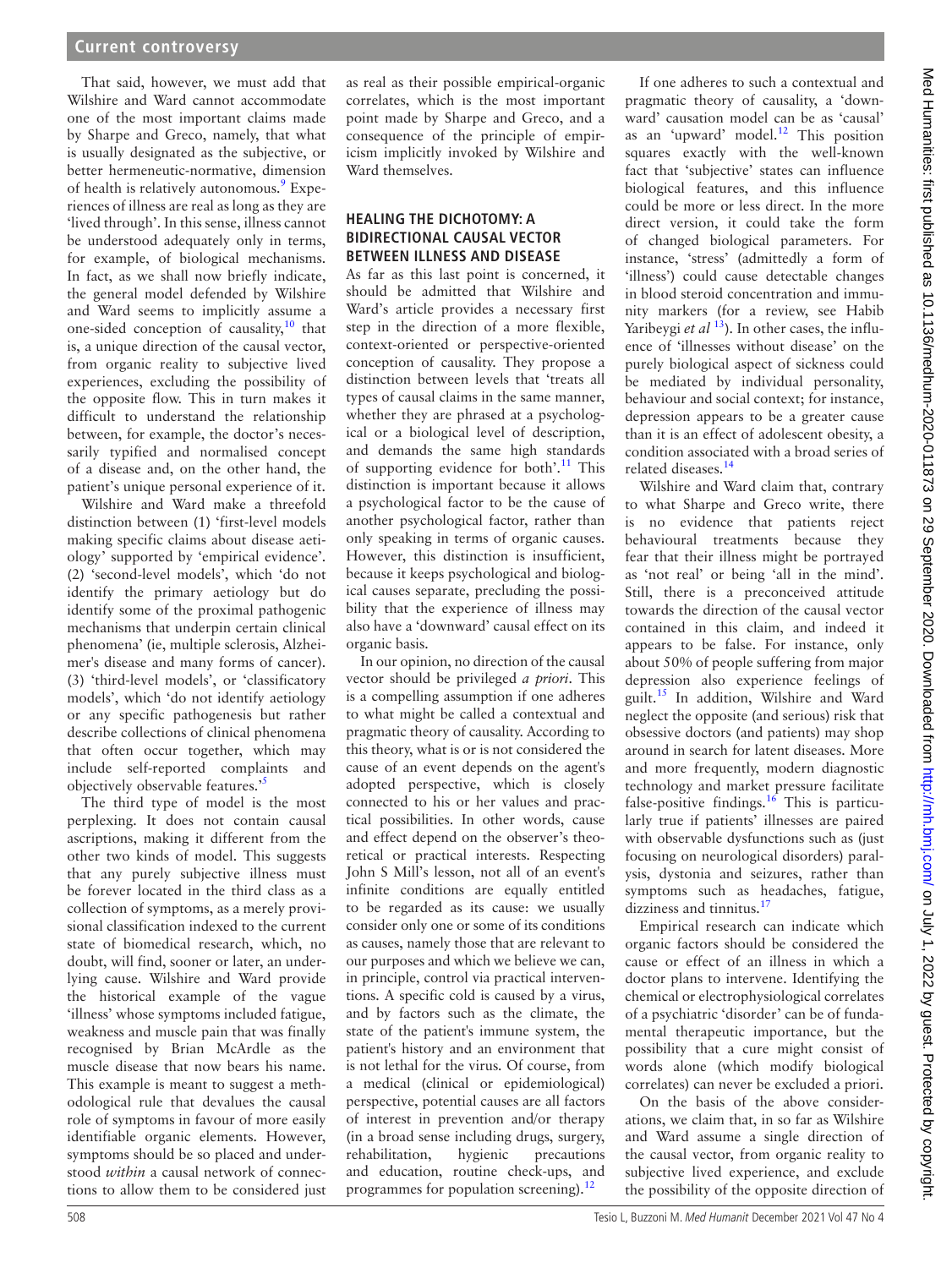influence, they cannot accommodate one of the most important demands of Sharpe and Greco, which, after reformulating, we intend to uphold in this paper as a demand for the recognition of the *relative* autonomy of the so-called hermeneuticnormative dimension of health and sickness. As already mentioned, strictly speaking, experiences of illness are *real* as long as they are 'lived through'. In this sense, illness cannot be entirely understood or explained in terms of the relatively fixed concepts, mechanisms and guidelines used in any particular scientific discipline, be it biology, psychology or any other. To *fully* understand an experience of illness, scientific disciplines are necessary but not sufficient. In medicine, methodological pluralism must be so radical that, first, all intradisciplinarily established causes should (in principle and in a somewhat widened context) be assumed to be capable of interacting with any other intradisciplinary cause, and second, any scientific concept or mechanism should (in principle) be assumed to be in an intersubjectively reproducible connection with the world of everyday life, where the singular patient and the clinical doctor ought always to have, so to speak, the last, difficult word in a science which is, ultimately for this reason, a 'human science'<sup>18</sup>.

# **Healing the dichotomy: syndromes and diseases**

For similar reasons, diagnosis, mechanismpathogenesis and syndromes are not entirely separate entities, but levels on a gradient of knowledge, in the sense that, as with causes and effects, they are not written in stone. Is an Ebola virus infection the 'cause' of a patient's haemorrhages? The virus attacks the endothelial cells, but a cell is made of organs, cell organs are made of molecules, molecules are made of atoms, and atoms are made of subatomic constituents modelled in many ways. Any 'cause' could be considered a mechanism triggered by a deeper cause in an infinite regress.<sup>[19](#page-4-18)</sup>

At the mechanism/syndrome interface, recognising a syndrome implies more than a simple association of observations. Which observations are sufficient to identify a syndrome? It is the prior hypothesis of a shared mechanism that makes some signs and symptoms appear related. The history of Cushing's syndrome is an example of this.<sup>20</sup> Various symptoms of spontaneous excess cortisol secretion (ie, it is a syndrome resulting from corticoadrenal gland hyperfunction) could appear 'associated' (hence, syndromic) with

visual field defects. $^{21}$  However, this is only possible once it is understood that the same 'syndrome' can originate from a pituitary tumour in the brain (disease). At this point, a 'mechanism' 'seen' in a thought experiment and based on compression of the visual pathways can be postulated.

# **Healing the dichotomy: symptomatic versus diseasemodifying treatments**

In medicine, the success of the illnessdisease dichotomy, which Sharpe and Greco strive to bridge, shares the same 'reductionist' origin with the simplistic distinction between 'symptomatic' and 'disease-modifying' approaches. Of course, 'symptomatic' treatments are those focused on problems downhill from the 'true cause' of the clinical condition. This distinction inspires everyday medical research language. For example, consider the case of multiple sclerosis, a chronic and disabling neural disease wherein 'symptomatic' approaches may include psychotherapy and motor rehabilitation, $<sup>2</sup>$ </sup> while 'disease-modifying' approaches may include immune 'modulating' drugs to marrow transplants.<sup>23</sup> Paradoxically, this distinction shows the flexibility of the definition of 'cause', given that a 'diseasemodifying' treatment is not necessarily 'causal'. The dominant view ascribes the 'cause' to an autoimmune disorder, but the 'cause of the cause' remains unknown. The underlying assumption (neither justified nor justifiable) is that of an authentic core of reality hidden under superficial layers, which should be truly real. However, as argued above by Sharpe and Greco (and confirmed from the perspective of a pragmatic and contextual theory of causation), symptoms should be considered equally real as possible underlying 'causes'. The usefulness of reaching deeper causal layers is justified only insofar as it opens up a greater scope of possible interventions. Unfortunately, the implicit symptom-disease hierarchy may strongly bias research investment: why waste resources on 'symptoms' if we can search for a 'cause'? Further, it could delay useful hypotheses based on behavioural observations, consistent with a spiraliform rather than unidirectional process of knowledge advancement.

### **Healing the dichotomy: causal cure versus palliative care**

The care/cure distinction itself, so neat in the English language, is a reflection of the illness/disease dichotomy. This divide is further exacerbated when the 'palliative' adjective is added. The term comes from the Latin word 'pallium' (mantle, veil), implying a derogatory connotation of hiding the real problem and settling for a superficial approach.

#### **Healing the dichotomy: biomedicine versus clinical medicine**

The authors of the two conflicting articles reviewed above strive to reconcile a dichotomy (Sharpe and Greco with a more decisive effort than Wilshire and Ward). They succeed only partially, and in different ways. Both assume that two sides of the same coin exist, or can at least be understood independently from one another. But there would be no coin if the two sides were split or any one of the sides erased. This metaphor equally applies to the dominant view of biomedicine as distinct from clinical medicine. Medicine as a whole is increasingly fragmented into two camps: biomedicine and clinical medicine (where the adjective comes from the Greek word 'clino', meaning bending or lying, of course, on the patient's bed). Biomedicine—supposed, so to speak, to be practised by 'the clever ones'—focuses on the cure of body parts, whereby a 'disease' can be more easily circumscribed. Clinical medicine, as practised by 'the good-hearted ones', focuses on caring for the 'illness' of the individual patient holistically, regardless of whether an underlying disease is observable: $^{24}$  if medicine is the coin, nothing good can happen to it through this splitting process.

Consequently and unsurprisingly, clinical medicine is declining (a sad word play), in that it is losing its 'scientific' play), in that is  $\approx$   $\approx$   $\approx$   $\approx$   $\approx$  status.<sup>24</sup> The 'suffering of physicians', widely acknowledged in the literature,<sup>2</sup> could result from this downgrading of clinical medicine to a 'soft-descriptiveapplicative' pseudoscience. An optimist might paint this downgrade as an upgrade to 'more than science' (ie, to a kind of art, ethics, philanthropy and ingeniousness). But this would still mark the expulsion of clinicians from the 'in' crowd. Psychiatry and physiatry (ie, Physical and Rehabilitation Medicine) seem to be the most strongly involved disciplines. These two specialties apparently share the absence of a target organ (although 'relational' organs have been claimed as intermediate targets of physiatry), $^{26}$  and the property that they do not address 'diseases' in a strictly biological sense but 'whole person' disorders involving behaviour and perception. The target of psychiatry is mental 'disorders',<sup>27</sup> while the ultimate target of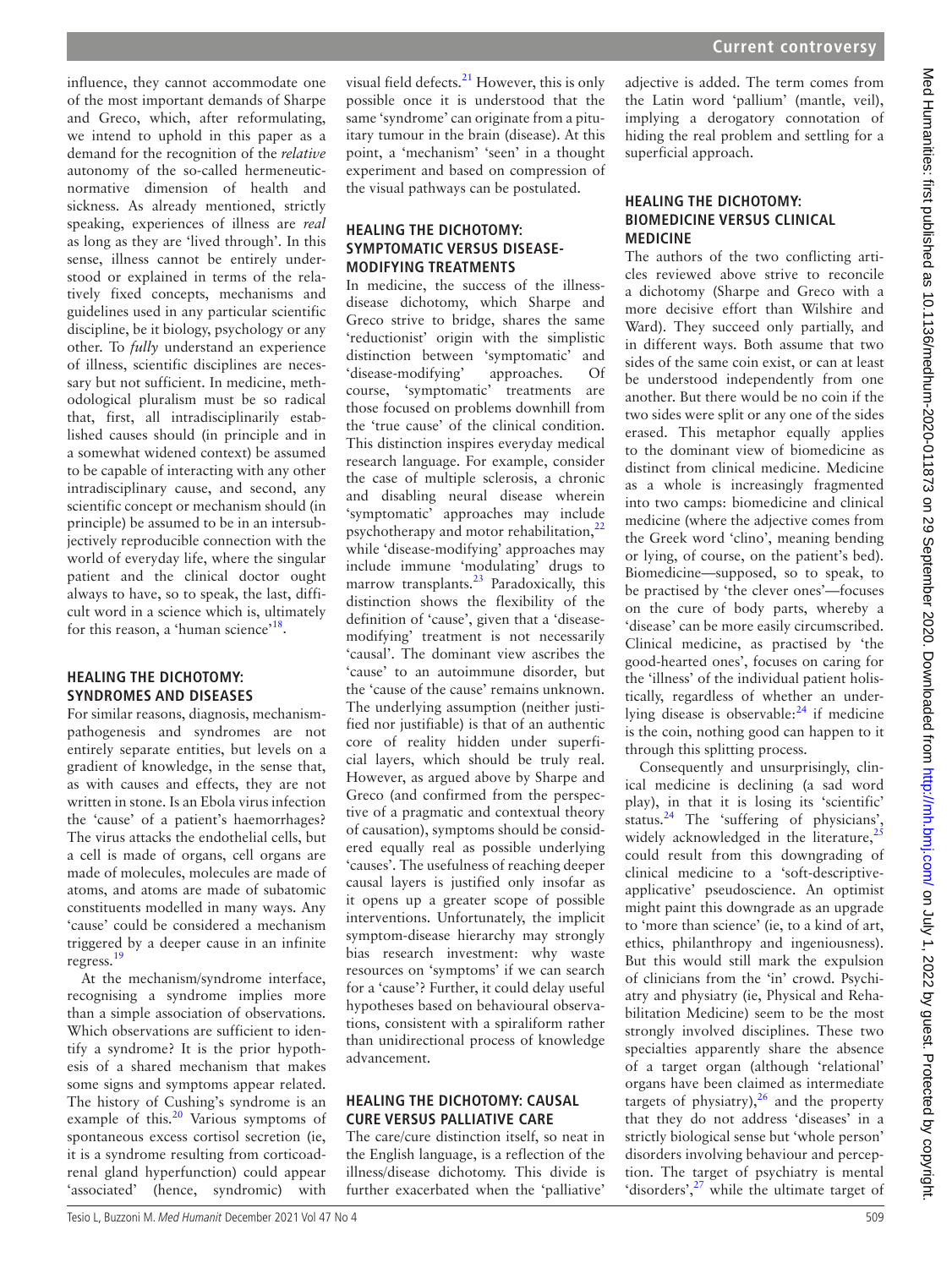physiatry is disability. In the original 1980 WHO's definition, $2^8$  the latter term indicated the restriction of 'activities' that can be performed only by a person as a whole (eg, locomotion and communication), while 'impairments' relate to body parts (eg, limb amputation and heart failure). From 2001, the WHO defined 'disability' as a broader 'umbrella term'; however, it retained 'activity limitations' at its core[.29](#page-4-28) For all person-oriented disciplines, the focus on the person, rather than body parts (no matter how tiny), entailed the cost of a lower scientific status from the perspective of lay people, medical students,  $30$  healthcare professionals $31$  and scientometrics (a basis of research funding). $32$ 

## WHAT WE CAN DO: REFLECT ON **language**

Besides the distinction between causal and palliative care, other linguistic tricks reveal attempts to deny full scientific dignity to the study of whole-person phenomena. We recall some of these below.

- $\blacktriangleright$  The many 'conversion' disorders<sup>17</sup> descend from the 'hysterical' disorders first recognised in the late 19th century by Charcot as distinct from malingering.<sup>[33](#page-4-32)</sup> The latest 2013 classification by the American Psychiatry Association proposed a definition of 'functional neurological symptom disorders'. The hope is that this new 'neurologicical' nomenclature 'leads to a significant modification in consideration of these symptoms from the clinicians' perspective'.<sup>34</sup> Not surprisingly, neurologists are currently directing a growing stream of research towards 'the neurobiology' of functional (psychogenic) disorders; $3\frac{3}{5}$ however, at the moment, these forms of 'illness without disease' (eg, chronic fatigue syndrome as per Sharpe's suggestion) can be treated with some success via combined behavioural approaches (ie, psychotherapy and motor rehabilitation).<sup>36, 37</sup>
- Chronic fatigue syndrome is called myalgic encephalomyelitis by some,  $38$ but the need for an 'encephalomyelitic' component of the syndrome (thus upgrading it to a disease) was never convincingly demonstrated.
- The prefix 'neuro' is now attached to different words outside medicine. Medical professionals, lay people and the media currently discuss neurorehabilitation,<sup>39</sup> neurocognition and neuropsychology (also called 'scientific psychology<sup> $,40$ </sup>), and neuroethics  $41$  and neuroeconomics.<sup>42</sup> In brief, the

illness-disease dichotomy and hierarchy are reflected in the reductionist biological drift now seen in 'human' sciences and not only in medicine. Sharpe and Greco's article focused on chronic fatigue syndrome but reopened a far more general Pandora's box.

The attempt of clinical medicine to preserve its identity is revealed by use of the '-iatry' suffix, jealously retained (for how long?) by a few specialties (ie, psychiatry, physiatry, paediatrics, geriatrics and phoniatrics). The suffix comes from the Greek lemma meaning 'curing', with no other specifications. This naming is at odds with most other non-surgical specialties, which are labelled using the '-logy' suffix (eg, neurology and cardiology) from the Greek lemma meaning language and understanding (as in intel*lig*ence and *log*ic). Needless to say, 'iatric' specialties are those drifting faster towards a lower 'scientific' status relative to other medical specialties.<sup>43</sup>

# WHAT WE CAN DO: EDUCATION AND **research**

An important academic effort is now underway to attenuate 'the long standing structural divide between the preclinical and clinical years in many medical curricula<sup>'.[44](#page-4-42)</sup> This proposed pedagogical shift requires a closer and more careful integration of the way that 'basic' and 'clinical' sciences are taught. $45$  It would re-interpret the linear 'bench to bedside' teaching approach inaugurated in Europe by Claude Bernard, the founder of experimental medicine, in the mid-19th century, [46](#page-4-44) and in USA by Abraham Flexner at the beginning of the 20th century[.47](#page-4-45) How to carry out this re-interpretation is still an open question. The dominance of the biomedical (ie, disease oriented) approach to medicine is further emphasised by the 'dual/combined' medical and engineering degree now offered by various universities in the USA (as examples, see *columbia.edu*, *duke.edu* and *usf.edu*) and elsewhere (for Italy, see *hunimed.eu*). This is a further sign that clinical medicine itself is considered too 'humanistic' to be a 'true' science. However, any solution that emphasises modularity (within the medical school, between the medical school and subsequent specialisations, and between medicine and engineering) runs the risk of being dichotomic and further downgrading medicine.

The climate of medical research must shift to enhance the prestige of clinical disciplines. Clinical research should avoid

slavish adherence to biomedical paradigms and importing outcome variables, statistics and trial designs from their disdained Cinderella sisters (ie, the 'psycho-social' sciences). The traditional view of 'evidencebased medicine' places systematic reviews and randomised controlled trials on top of the evidence 'pyramid': an approach that risks obscuring sound evidence coming from other forms of studies.<sup>[48](#page-4-46)</sup> It should be acknowledged that finding evidence for the effectiveness of treatments using the methods of behavioural sciences is perhaps more difficult than doing the same in biological sciences, because of the many methodological peculiarities that go beyond the well-known difficulties of running double-blind, randomised controlled trials.43 However, this is merely an empirical matter. Behavioural medical specialisations, and even the various forms of 'alternative/complementary', 'holistic' medicine could adhere to the contemporary experimental paradigm, provided the proper methods are adopted; $49$  the crucial difference being that most 'complementary' medicines reject the experimental paradigm.[50](#page-4-48)

# **Take home message**

Gaining a deeper understanding of the difficulties that arise from upholding the abovementioned distinctions is a multifaceted task. Each of the conflicting articles discussed here provide an important contribution. A debate regarding the potential solutions goes far beyond the scope of the present article. However, we hope to have shown at least that a fair alliance of medicine and philosophy, not less than the alliance between biology and engineering, could certainly be helpful.

**Contributors** LT had the idea to realise this manuscript, given its relevance to the medical profession and education. Both authors provided equal contribution to the manuscript writing.

**Funding** The authors have not declared a specific grant for this research from any funding agency in the public, commercial or not-for-profit sectors.

**Competing interests** None declared.

**Patient consent for publication** Not required.

**Provenance and peer review** Not commissioned; externally peer reviewed.



**Open access** This is an open access article distributed in accordance with the Creative Commons Attribution Non Commercial (CC BY-NC 4.0) license, which permits others to distribute, remix, adapt, build upon this work non-commercially, and license their derivative works on different terms, provided the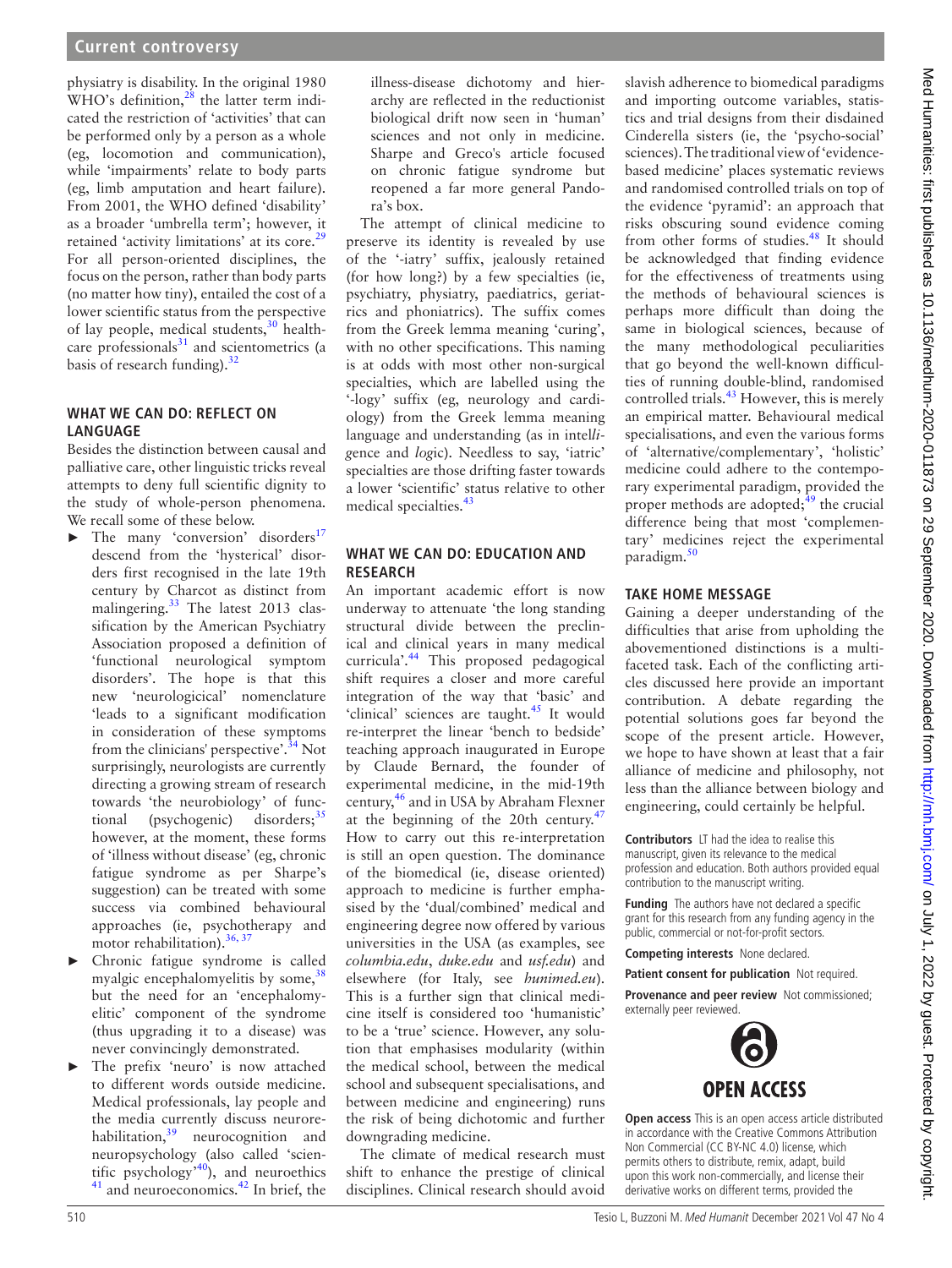# **Current controversy**

original work is properly cited, appropriate credit is given, any changes made indicated, and the use is non-commercial. See: [http://creativecommons.org/](http://creativecommons.org/licenses/by-nc/4.0/) [licenses/by-nc/4.0/.](http://creativecommons.org/licenses/by-nc/4.0/)

© Author(s) (or their employer(s)) 2021. Re-use permitted under CC BY-NC. No commercial re-use. See rights and permissions. Published by BMJ.

Check for updates

**To cite** Tesio L, Buzzoni M. Med Humanit 2021;**47**:507–512.

Accepted 22 May 2020 Published Online First 29 September 2020

Med Humanit 2021;**47**:507–512. doi:10.1136/ medhum-2020-011873

#### **ORCID iD**

Luigi Tesio <http://orcid.org/0000-0003-0980-1587>

## **Notes**

- <span id="page-4-0"></span>1.[Michael Sharpe and Monica Greco \(2019\).](#page-5-0) "Chronic fatigue syndrome and an illness-focused approach to care: controversy, morality and paradox." Medical Humanities 45, no. 2: 183–87
- <span id="page-4-1"></span>2. Sharpe, Chronic fatigue syndrome:2
- <span id="page-4-2"></span>3. Sharpe:186
- <span id="page-4-3"></span>4.[Carolyn Wilshire and Tony Ward, 2019](#page-5-1) "Conceptualising Illness and Disease : Reflections on Sharpe and Greco" Medical Humanities 0.0 1–5 (published ahead of print).
- <span id="page-4-4"></span>5.Wilshire,"Conceptualising illness": 2
- <span id="page-4-5"></span>6.Wilshire:1
- <span id="page-4-6"></span>7. Sharpe:184
- <span id="page-4-7"></span>8. Sharpe:185
- <span id="page-4-8"></span>9.Marco Buzzoni (2003). "On Medicine as a Human Science." Theoretical Medicine and Bioethics, 24: 79–94.
- <span id="page-4-9"></span>10.[Marco Buzzoni \(2014\)](#page-5-2)."The Agency Theory of Causality, Anthropomorphism, and Simultaneity", International Studies in the Philosophy of Science 28, no. 4: 375–95; [Luigi Tesio \(2014a\)](#page-5-3)."Causing and being caused: items in a questionnaire may play a different role, depending on the complexity of the variable". Rasch Measurement Transactions, 28, no. 1:1454–5[5https://www.rasch.org/rmt/rmt281.pdf](https://www.rasch.org/rmt/rmt281.pdf) ; [Luigi Tesio \(2014b\)](#page-5-4). "Items and variables, thinner and thicker variables: gradients, not dichotomies", Rasch Measurement Transactions 28 no. 3:1477–79 [https://](https://www.rasch.org/rmt/rmt283.pdf) [www.rasch.org/rmt/rmt283.pdf.](https://www.rasch.org/rmt/rmt283.pdf)
- <span id="page-4-10"></span>11.Wilshire:4
- <span id="page-4-11"></span>12.[Marta Bertolaso and Marco Buzzoni \(2017\).](#page-5-5) "Causality and levels of explanation in biology". In: Philosophical and scientific perspectives on downward causation, ed. by Michele Paolini Paoletti and Francesco Orilia (New York, NY: Routledge), pp. 164–79. [Luigi Tesio](#page-5-6)  [and Stefano Scarano \(2020\)](#page-5-6)."Ground walking in chronic complete paraplegics:does epidural stimulation allow "awakening" of corticospinalcircuits? A wideranging epistemic criticism". American journal of physicalmedicine and rehabilitation, published ahead of print.
- <span id="page-4-12"></span>13.[Habib Yaribeygi et al \(2017\).](#page-5-7) "The impact of stress on body function: a review'. EXCLI Journal, 16 :1057–72.
- <span id="page-4-13"></span>14.[Michelle L Byrne et al. \(2015\)](#page-5-8). "Adolescentonset depression: are obesity and inflammation developmental mechanisms or outcomes?". Child Psychiatry and Human Development, 46 no.6 : 839–50.
- <span id="page-4-14"></span>15. Erdem Pulcu et al (2013). "The role of self-blaming moral emotions in major depression and their impact on social-economical decision making". Frontiers in Psychology 4:310.
- <span id="page-4-15"></span>16.[Gilbert Welch, Lisa M Schwarz, and Steven Woloshin](#page-5-9)  [\(2012\).](#page-5-9) "Overdiagnosed: Making People Sick in the Pursuit of Health". Boston, MA, USA: Beacon Press.
- <span id="page-4-16"></span>17.[Mark J Edwards and Kailash P Bhatia \(2012\).](#page-5-10) "Functional (psychogenic) movement disorders: merging mind and brain'. The Lancet Neurology 11 no.3: 250–60
- <span id="page-4-17"></span>18.Marco Buzzoni. "On medicine as a human science." Theoretical Medicine 24 no.1: 79–94.
- <span id="page-4-18"></span>19.[Christopher Craver and James Tabery \(2019\).](#page-5-11) "Mechanisms in Science". The Stanford Encyclopedia of Philosophy, [https://plato.stanford.edu/archives/](https://plato.stanford.edu/archives/sum2019/entries/science-mechanisms/) [sum2019/entries/science-mechanisms/](https://plato.stanford.edu/archives/sum2019/entries/science-mechanisms/); accessed Jan 31, 2020
- <span id="page-4-19"></span>20. [V C Medvei and Victor C Medvei \(1991\).](#page-5-12) "The history of Cushing's disease: a controversial tale". Journal of the Royal Society of Medicine 84 no.6: 363–66
- <span id="page-4-20"></span>21. [R L Rovit et al. \(1968\)](#page-5-13). "Eye signs in patients with Cushing's syndrome and pituitary tumors". Archives of Ophthalmology 79 no.5: 512-22.
- <span id="page-4-21"></span>22. [Elizabeth Crabtree-Hartman \(2018\)](#page-5-14). "Advanced symptom management in multiple sclerosis". Neurologic Clinics, 36 no.1: 197–218
- <span id="page-4-22"></span>23.[Gavin Giovannoni \(2018\)](#page-5-15). "Disease-modifying treatments for early and advanced multiple sclerosis: a new treatment paradigm". Current Opinion in Neurology 31 no.3: 233–43.
- <span id="page-4-23"></span>24.[Luigi Tesio \(2010\).](#page-5-16) "The good-hearted and the clever: clinical medicine at the bottom of the barrel of science'". Journal of Medicine and the Person, 8 no.3: 103–11; [Luigi Tesio \(2015\).](#page-5-17)"The clever and the good-hearted. Why clinical medicine can be a science" (in Italian). (Roma: Il Pensiero Scientifico Editore).
- <span id="page-4-24"></span>25. [Thomas R Cole and Nathan Carlin \(2009\)](#page-5-18). "The suffering of physicians". The Lancet 374 no.9699:1414–15.
- <span id="page-4-25"></span>26.[Luigi Tesio and Stefano Scarano \(2020\).](#page-5-6)"Physical and rehabilitation medicine has its target organs: the relational ones". International Journal of Rehabilitation Research,2020;43,3:193-194 [https:doi.org/10.1097/](https:doi.org/10.1097/MRR.0000000000000404) [MRR.0000000000000404](https:doi.org/10.1097/MRR.0000000000000404).
- <span id="page-4-26"></span>27.[American Psychiatric Association \(2013\)](#page-4-49). "DSM–5 .Diagnostic and statistical manual of mental disorders": 5th Edition.
- <span id="page-4-27"></span>28.[World Health Organization \(1980\)](#page-5-19)."International Classification of Functioning, Disabilities and Health" . WHO, Geneva, Switzerland.
- <span id="page-4-28"></span>29.[World Health Organisation \(2001\)](#page-5-20). "International Classification of Functioning, Disability and Health". WHO, Geneva, Switzerland.
- <span id="page-4-29"></span>30. [Peter A Creed, Judy Searle, and Mary E Rogers \(2010\).](#page-5-21) "Medical specialty prestige and lifestyle preferences for medical students". Social Science and Medicine 71 no.6: 1084–88.
- <span id="page-4-30"></span>31.[Dag Album and Steinar Westin \(2008\).](#page-4-50) "Do diseases have a prestige hierarchy? A survey among physicians and medical students". Social Science and Medicine 66 no.1: 182–88.
- <span id="page-4-31"></span>32.[L Tesio et al. \(1995\)](#page-5-22). "Rehabilitation: The Cinderella of Neurological Research? A Bibliometric Study'". Italian Journal of Neurological Sciences, 16 (1995), 473–77; Luigi Tesio(2010). "The good-hearted and the clever".
- <span id="page-4-32"></span>33.[Christopher G Goetz \(2016\)](#page-5-23). "Chapter 2 - Charcot, Hysteria, and Simulated Disorders". In: Functional Neurologic Disorders, ed. by Mark Hallett, Jon Stone and Alan Carson, Handbook of Clinical Neurology (Elsevier), no. cxxxix: 11–23.
- <span id="page-4-33"></span>34. [Benedetta Demartini, Armando D'Agostino, and Orsola](#page-5-24)  [Gambini \(2016\).](#page-5-24) "From conversion disorder (DSM-IV-TR) to functional neurological symptom disorder (DSM-5): when a label changes the perspective for the

neurologist, the psychiatrist and the patient". Journal of the Neurological Sciences 360:55–56.

- <span id="page-4-34"></span>35.[Mark J Edwards, Aikaterini Fotopoulou, and](#page-5-25)  [Isabel Pareés \(2013\).](#page-5-25) "Neurobiology of functional (psychogenic) movement disorders". Current Opinion in Neurology 26 no.4:442–47.
- <span id="page-4-35"></span>36.[Glenn Nielsen et al., 2015.](#page-5-26) "Physiotherapy for functional motor disorders: a consensus recommendation". Journal of Neurology, Neurosurgery and Psychiatry 86 no.10: 1113–19
- 37. [Kathrin Czarnecki et al. \(2012\).](#page-5-27) "Parkinsonism and related disorders. Functional movement disorders: successful treatment with a physical therapy rehabilitation protocol". Parkinsonism and Related Disorders 18 no.3: 247–51.
- <span id="page-4-36"></span>38. [Kjetil Gundro Brurberg et al. \(2014\)](#page-5-28). "Case definitions for chronic fatigue syndrome/myalgic encephalomyelitis (CFS/ME): a systematic review". BMJ Open 4 no.2.
- <span id="page-4-37"></span>39.[Geoffrey A Donnan \(2016\)](#page-5-29). "NeuroRehabilitation". International Journal of Stroke 11 no.4: 385.
- <span id="page-4-38"></span>40. [Patrick Haggard \(2019\).](#page-5-30) "The neurocognitive bases of human volition". Annual Review of Psychology 70 no.1: 9–28.
- <span id="page-4-39"></span>41. [Thomasine Kushner and James Giordano \(2017\)](#page-5-31). "Neuroethics". Cambridge Quarterly of Healthcare Ethics 26 no.4: 524–25.
- <span id="page-4-40"></span>42. [Pierre Livet \(2010\)](#page-5-32). "Rational choice, neuroeconomy and mixed emotions". Philosophical Transactions of the Royal Society B: Biological Sciences 365 no.1538 : 259–69.
- <span id="page-4-41"></span>43.[Luigi Tesio \(2019\)](#page-5-33). "6.3B Scientific background of physical and rehabilitation medicine: specificity of a clinical science". The Journal of the International Society of Physical and Rehabilitation Medicine 2 no.5:113.
- <span id="page-4-42"></span>44. Edward P Finnerty et al (2010). "Flexner revisited: the role and value of the basic sciences in medical education". Academic Medicine 85 no.2: 349–55
- <span id="page-4-43"></span>45.Anique B H De Bruin, Henk G Schmidt, and Remy M J P Rikers (2005). "The role of basic science knowledge and clinical knowledge in diagnostic reasoning: a structural equation modeling approach". Academic Medicine 80 no.8: 765–73.
- <span id="page-4-44"></span>46.[Claude Bernard \(1957\)](#page-5-34). An Introduction to the Study of Experimental Medicine. Original edition in French. Birmingham, AL USA: Dover Publications, 1957.
- <span id="page-4-45"></span>47.Andrew H. Beck (2004). "The Flexner Report and the Standardization of American Medical Education". Journal of the American Medical Association 291 no.17: 2139–40.
- <span id="page-4-46"></span>48. Trisha Greenhalgh et al (2014)."Evidence based medicine: a movement in crisis?". BMJ Open 348:1–7; Stefano Negrini (2018). "Evidence in rehabilitation medicine". American Journal of Physical Medicine & Rehabilitation 98 no.2: 88–96.
- <span id="page-4-47"></span>49.[Jeffrey S Levin et al \(2003\)](#page-5-35). "Quantitative methods in research on complementary and alternative medicine". Medical Care 35 no.11: 1079–94.
- <span id="page-4-48"></span>50.[Luigi Tesio \(2013\)](#page-5-36). "Alternative medicines: yes; alternatives to medicine: no". American Journal of Physical Medicine & Rehabilitation 92 no.6:542–45.

# **Bibliography**

- <span id="page-4-50"></span>Album, Dag, and Steinar Westin. "Do diseases have a prestige hierarchy? A survey among physicians and medical students." [Social Science & Medicine](http://dx.doi.org/10.1016/j.socscimed.2007.07.003) 66, no. 1 (2008): 182–8.
- <span id="page-4-49"></span>American Psychiatric Association. DSM–5. Diagnostic and statistical manual of mental disorders, 5th ed. Washington DC USA: American Psychiatric Association Publishing, 2013.